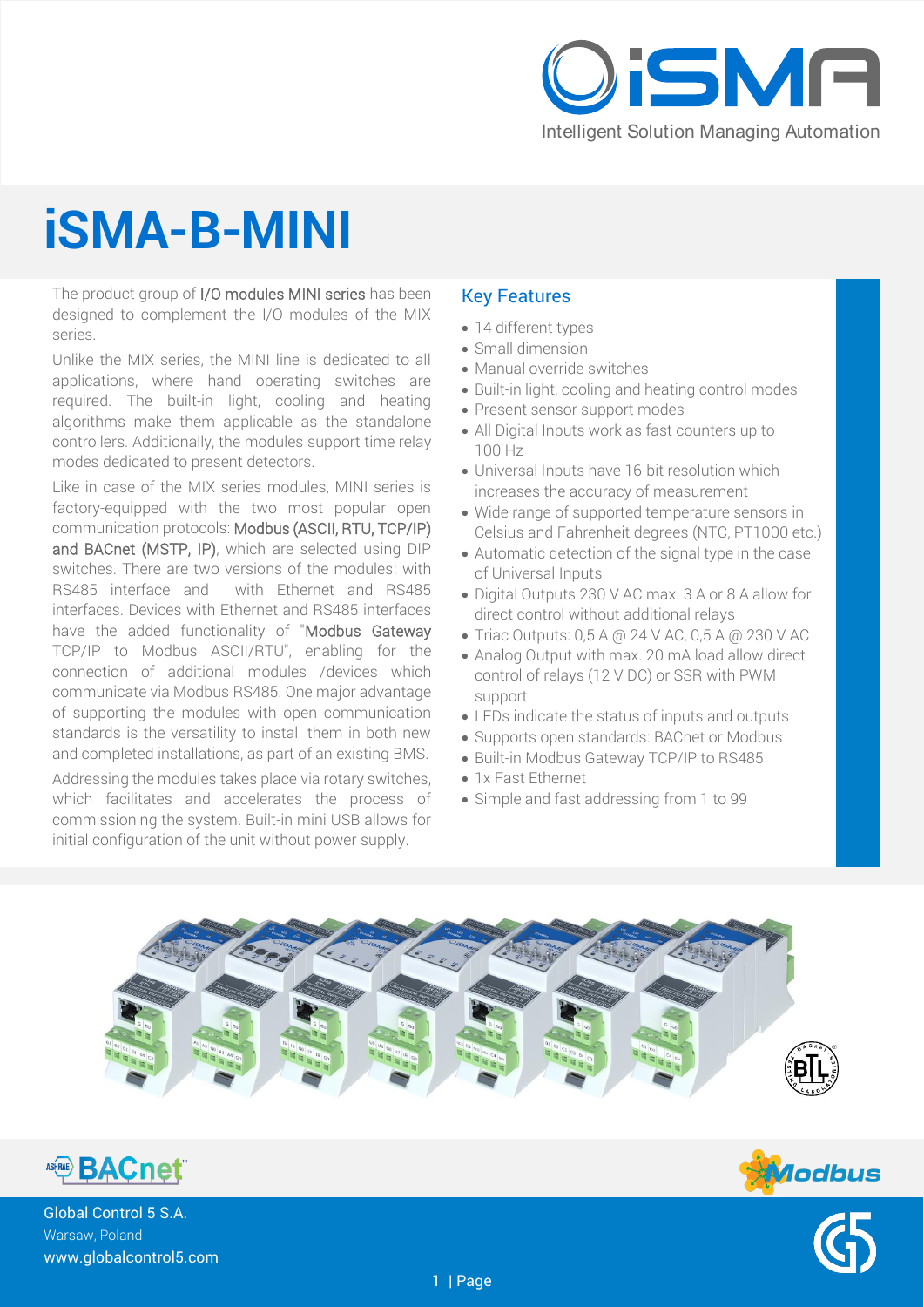# **iSMA-B-MINI**

# **Specification**

# Universal Inputs (UI)

All Universal Inputs have 16-bit resolution which supports the following types of inputs:

Temperature Input supports the following types of sensors:

- 1. In Celsius degrees: 10K3A1, 10K4A1, Carel 10K, 20K6A1, 2.2K3A1, 3K3A1, 30K6A1, SIE1, TAC1, SAT1, Pt1000, Ni1000 0C, Ni 1000 20C, Ni1000 LG
- 2. In Fahrenheit degrees: 10K Type2, 10K type3, 20K, 3K, PT 1000, Ni 1000 32F, Ni 1000 70F

#### For sensor Pt1000 and Ni1000 use only 16-bit resolution

- Voltage input 0-10 V DC: input resistance 100 kΩ accuracy ±0,1% measurement resolution 3 mV @ 12-bit and 1 mV @ 16-bit
- Current input 0-20 mA (external resistor 200 Ω required)
- Resistive input 0-1000 kΩ: measurement resolution for 20 kΩ load 20 Ω @ 12-bit and 1 Ω @ 16-bit
- Dry contact input

### Digital Inputs (DI)

- Dry contact inputs
- Fast pulse counter up to 100 Hz save in EEPROM memory

## Analog Outputs (AO)

All Analog Outputs are equipped with 12-bit ADC and provide 10 mV resolution and accuracy less than ±0,5%. They support the following output types:

- Output 0-10 V DC maximum load up to 20 mA
- PWM: 0,01 Hz, 0,1 Hz, 1 Hz, 10 Hz, 100 Hz

## Digital Outputs (DO)

- Relay output (NO) max. 3 A @ 230 V AC/30 V DC
- Relay output (NC/NO) max. 8 A @ 230 V AC/30 V DC

# Triac Outputs (TO)

• Triac Outputs: 0,5 A @ 24 V AC, 0,5 A @ 230 V AC

#### Platform

• ARM Cortex-M3

#### **Communication**

- Interface RS485 half-duplex
- 1x Fast Ethernet only version IP
- Up to 99 devices on the bus
- Protocols: Modbus or BACnet
- Baud rate: 2400 to 115200 bps

### Power supply

 $• 24 V AC/DC$ 

### **Housing**

- Dimension: 37x110x62 mm (1.457x4.331x2.441 in)
- Construction: UL approved, self-extinguishing plastic (PC/ABS)
- DIN rail mounting DIN (DIN EN 50022 norm)
- Cooling: internal air circulation

#### Environment

- Operating temperature: -10°C to 50°C (14°F to 122°F)
- Storage temperature: -40°C to 85°C (-40°F to 185°F)
- Relative humidity: 5% to 95%, no condensation
- Ingress Protection Rating: IP40 for indoor installation